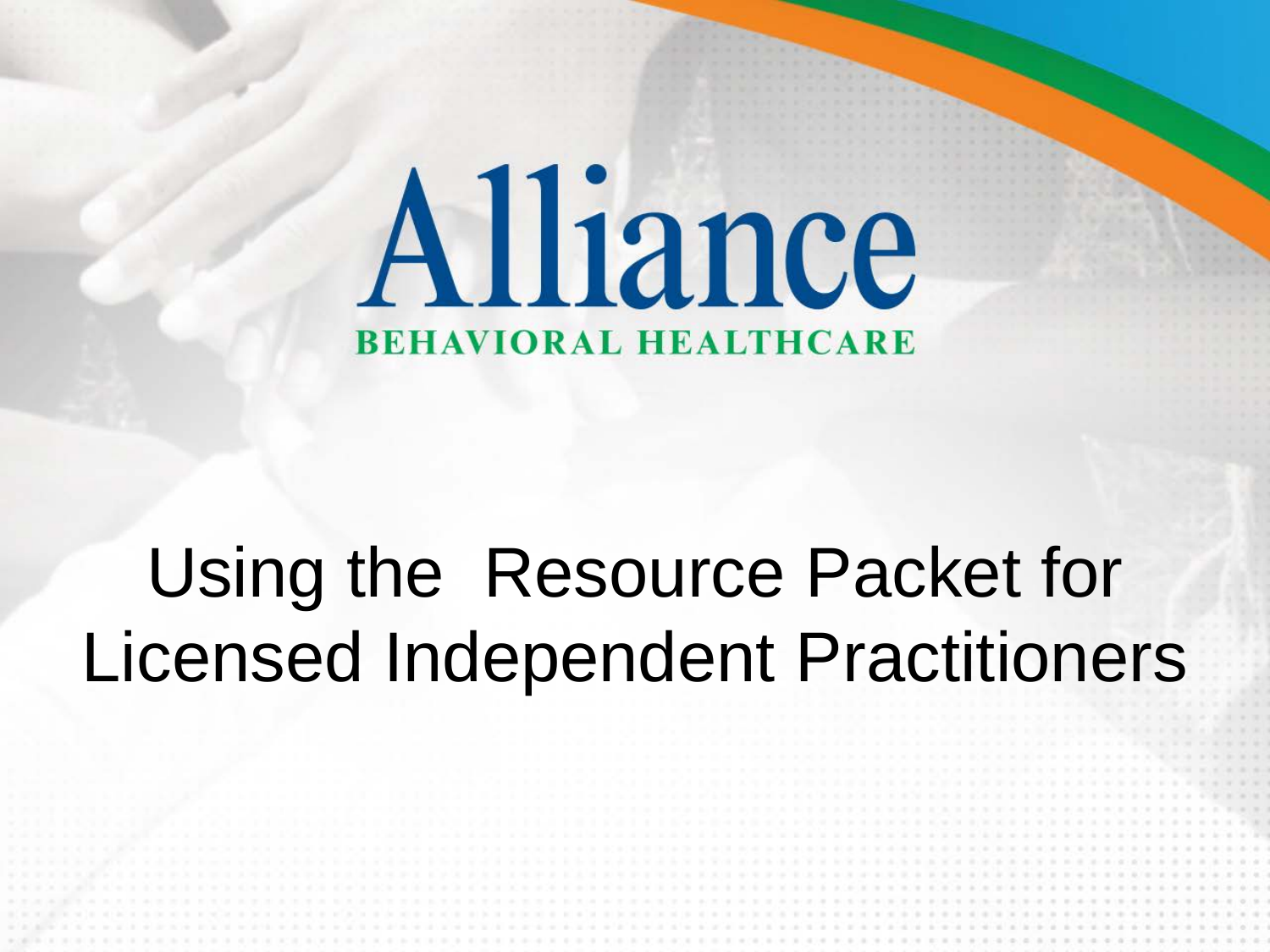### Our Responsibilities and Yours

- Alliance is responsible for conducting routine monitoring of solo and group LIPs that contract with us
- Providers of services to Medicaid beneficiaries are responsible for adhering to all federal and state laws and regulations, administrative rules, state policies and contractual obligations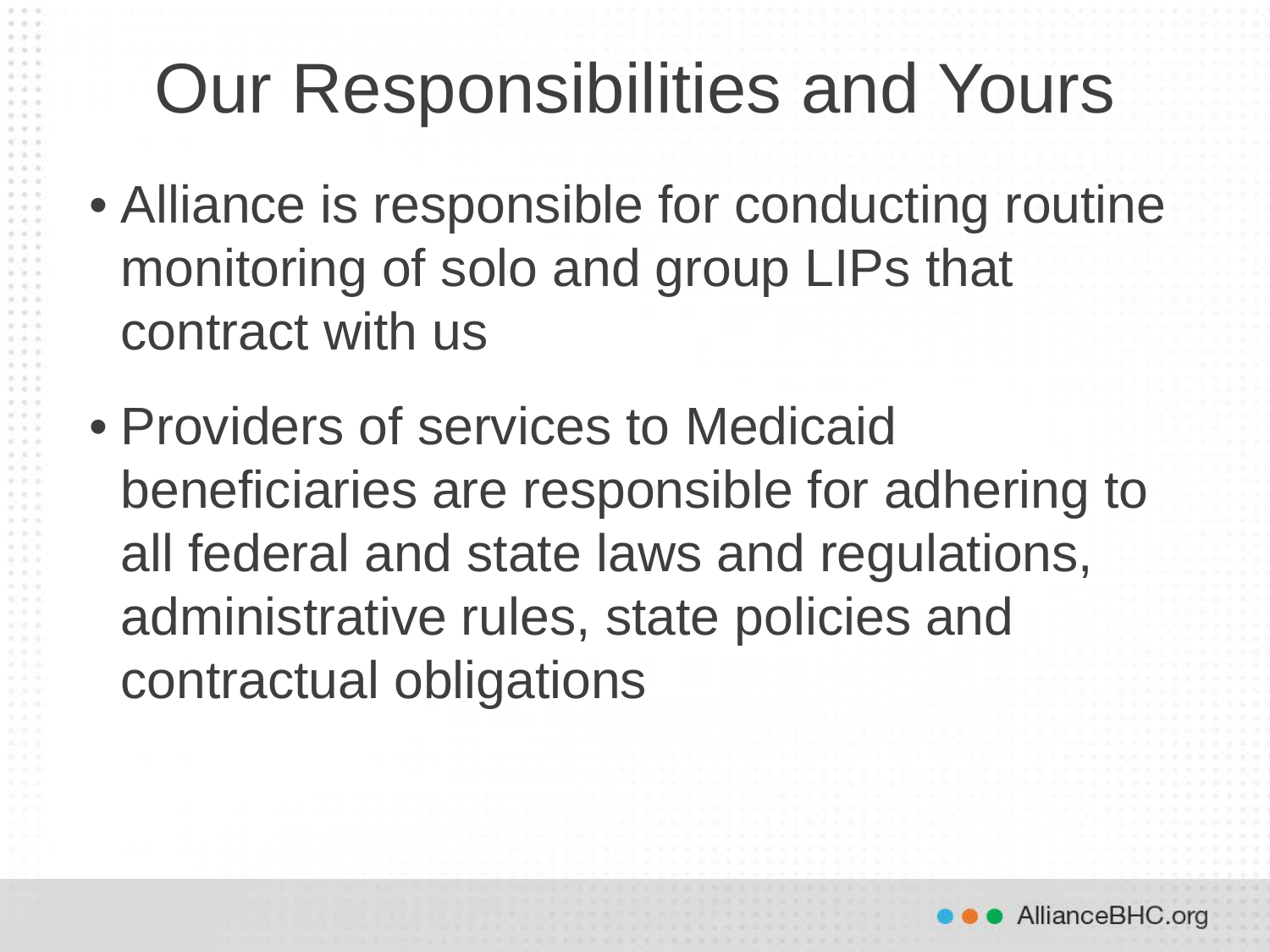- Based on routine monitoring of LIPs in its Network, Alliance has found that providers often not aware of federal regulations, clinical coverage policy, contractual obligations, state policies, Medicaid documentation manual and other resources
- Use of the LIP Packet is not required but it may be a helpful resource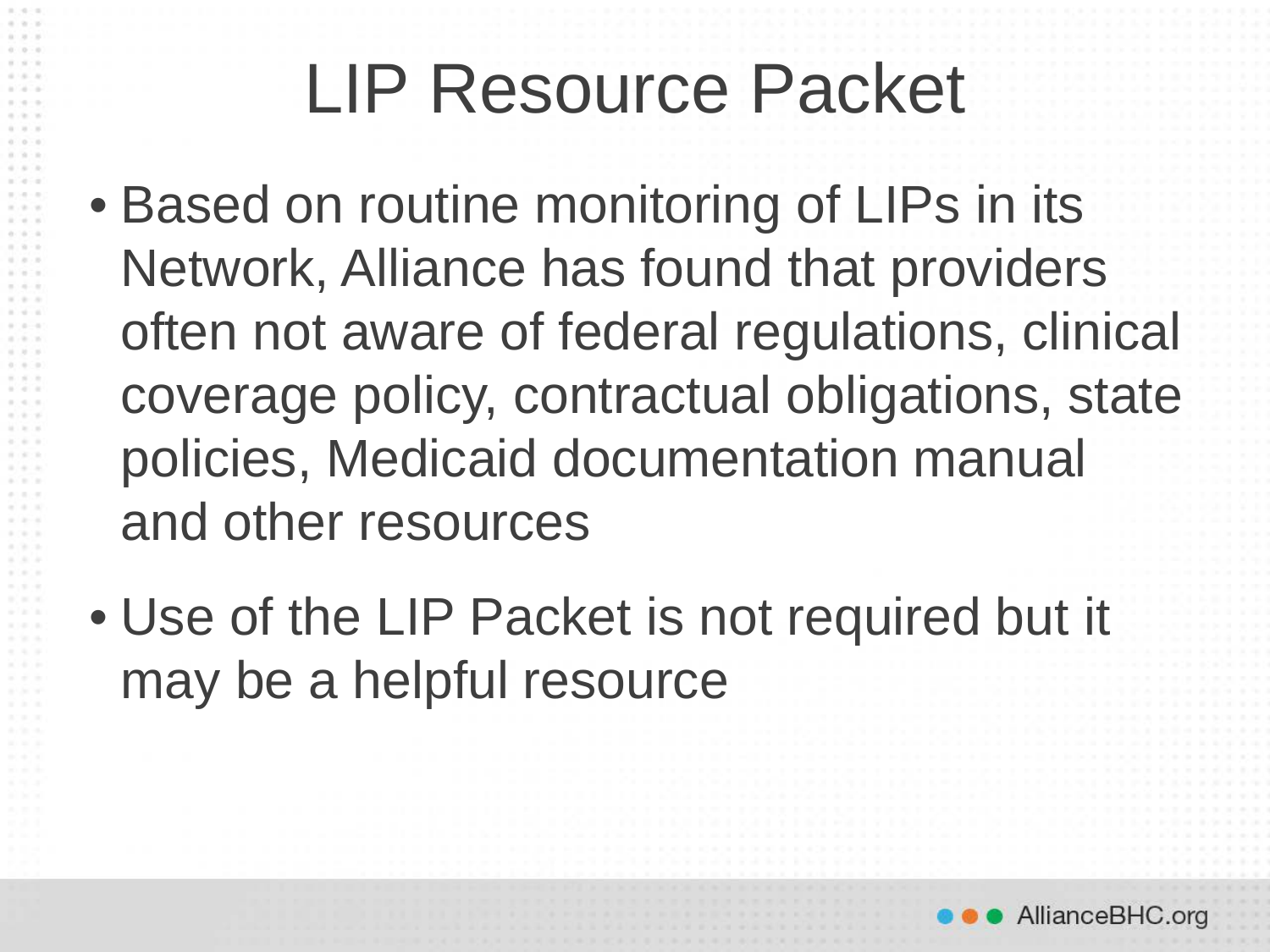- Includes links to websites that contain federal and state requirements and information on how those requirements are to be applied
	- <sup>o</sup> Keep in mind that website information may periodically change and the links may become inactive
	- <sup>o</sup> If so, search the web for the name of the manual or policy/regulation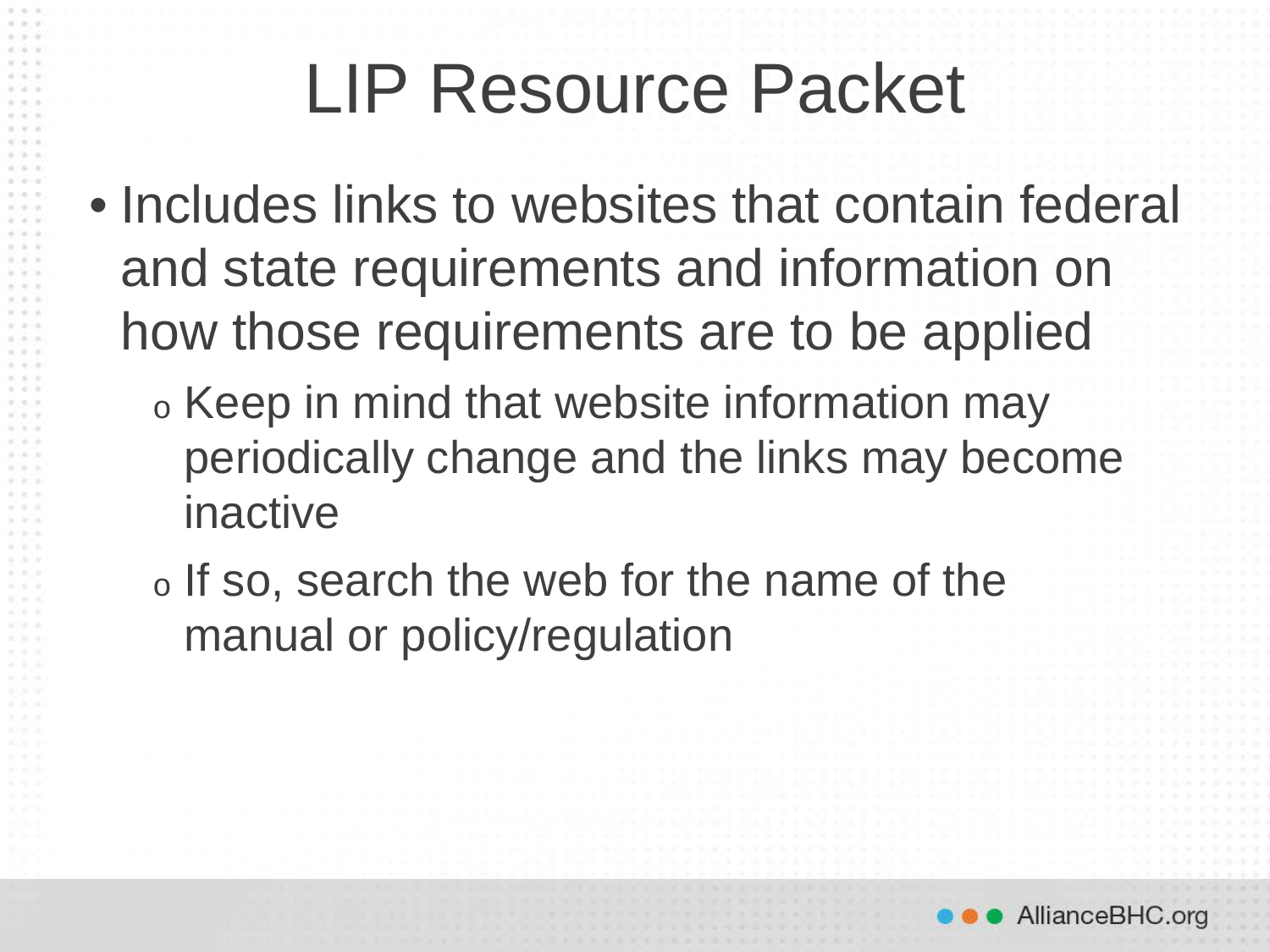- Use the current version of each resource by using the below links or searching the web:
	- <sup>o</sup> Records Management and Documentation Manual for Providers of Publicly-funded MH, IDD, SU services and LME/MCOs (APSM 45-2)
		- New APSM 45-2 is coming out FY17
	- <sup>o</sup> Medicaid and Health Choice Outpatient Behavioral Health Services Clinical Coverage Policy No. 8C Provided by Direct-Enrolled Providers Amended (October 1, 2015 or latest version): [www2.ncdhhs.gov/dma/mp/8C.pdf](https://www2.ncdhhs.gov/dma/mp/8C.pdf)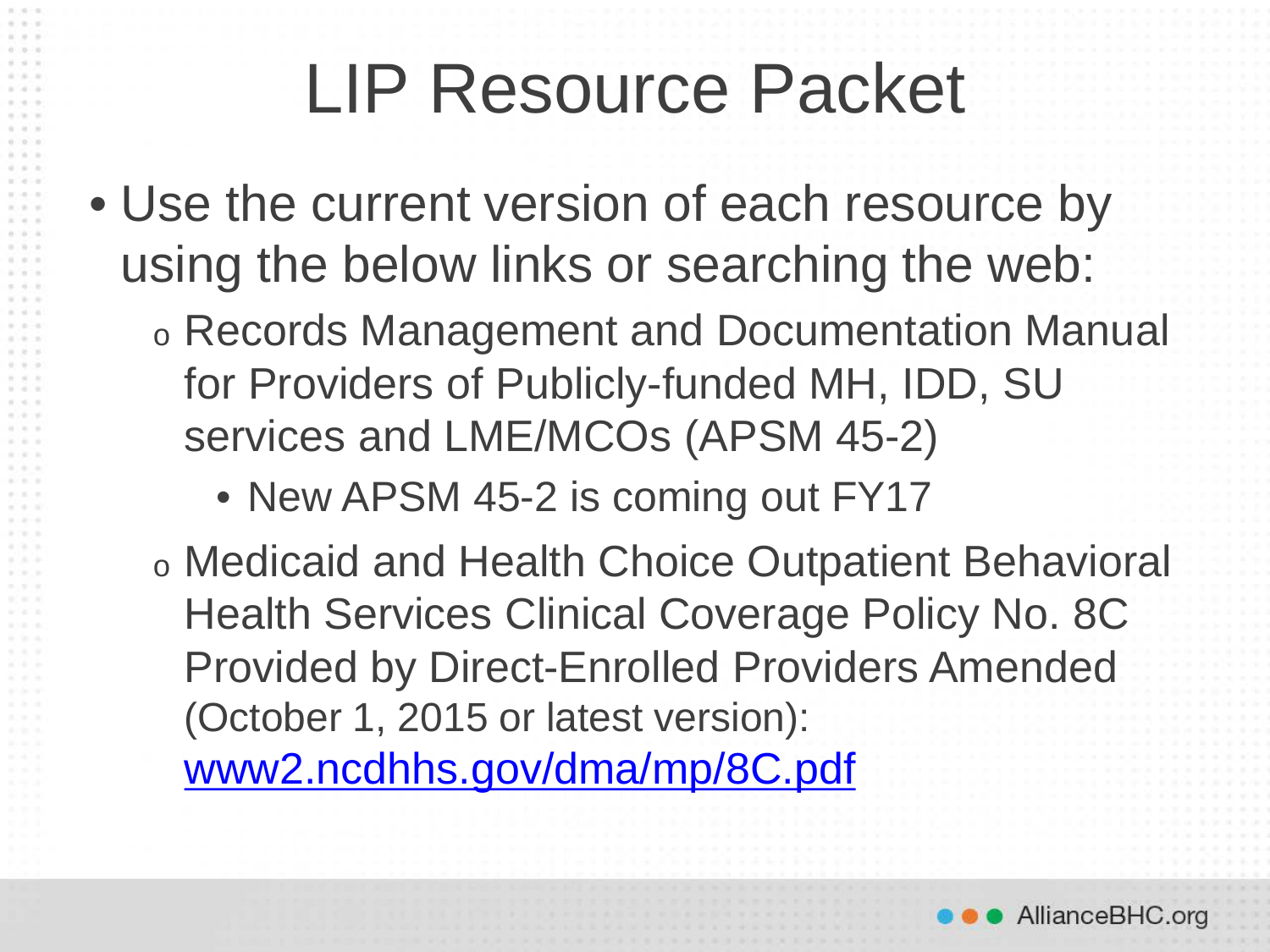- DHHS Review Tools for LIPs (effective Oct. 2015): [www.ncdhhs.gov/document/provider](https://www.ncdhhs.gov/document/provider-monitoring-tools)monitoring-tools
	- <sup>o</sup> Once you download and open the tool, click on guidelines tab at the bottom
	- <sup>o</sup> Download the Review Tool Guidelines and the Post-Payment Review Tool Guidelines.
	- o They provide the references from which the rules are obtained and explain how to demonstrate compliance with some rules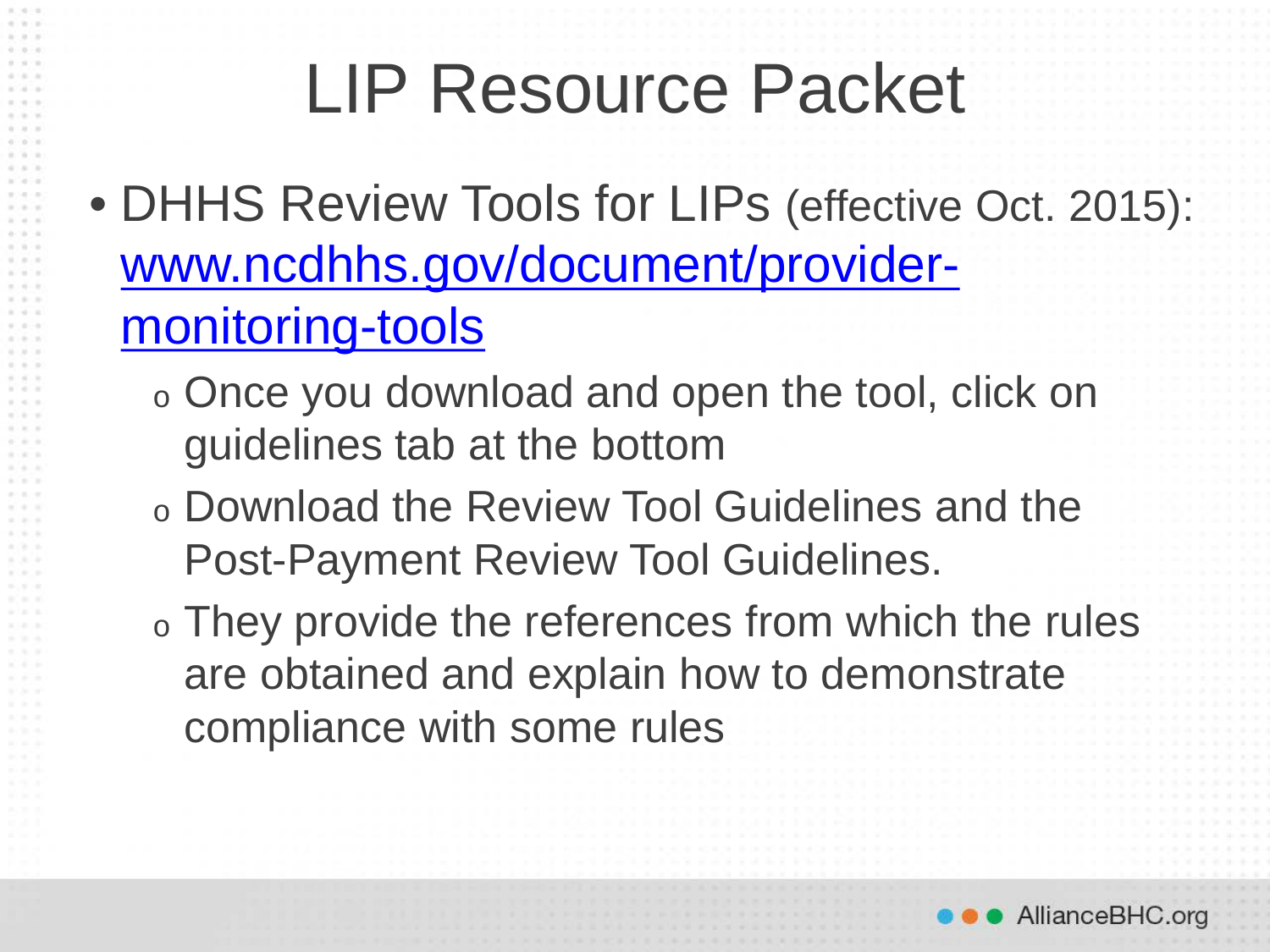- Network Contract between Alliance and your practice
- Alliance Provider Operations Manual www.alliancebhc.org/providers/publications-forms[documents/#Alliance\\_Provider\\_Operations\\_Manual](http://www.alliancebhc.org/providers/publications-forms-documents/#Alliance_Provider_Operations_Manual)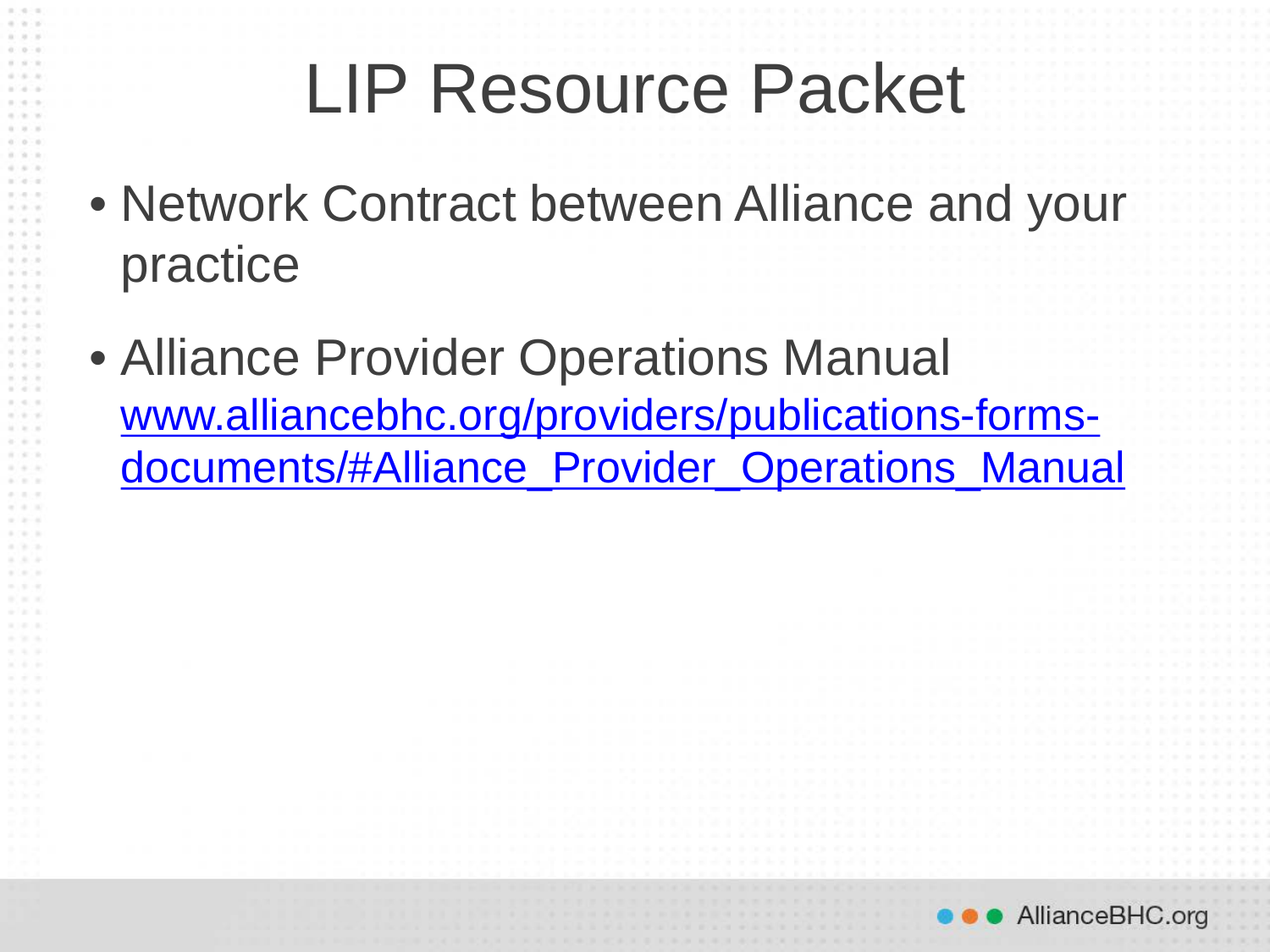• Updates available by email from:

- <sup>o</sup> Alliance subscribe at [www.alliancebhc.org/provider-news/](http://www.alliancebhc.org/provider-news/)
- <sup>o</sup> NC Department of Health and Human Services [www.ncdhhs.gov/news](http://www.ncdhhs.gov/news)

<sup>o</sup> NC Division of Medical Assistance [dma.ncdhhs.gov/](http://dma.ncdhhs.gov/)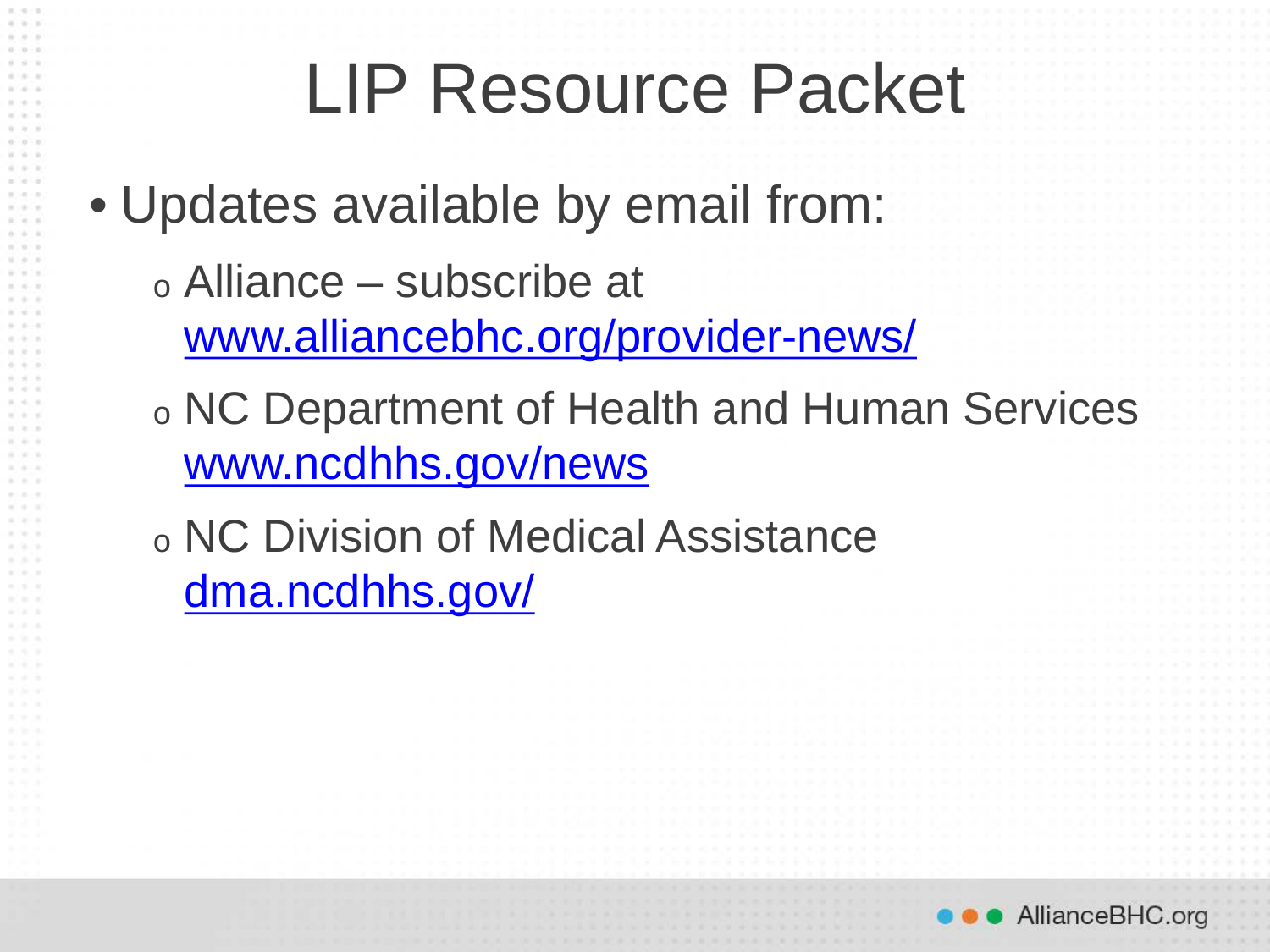- Templates included in the packet are for guidance only and in no way warrant compliance with applicable law, policy or your contract
- YOU ARE NOT REQUIRED TO USE THE **TEMPLATES** 
	- <sup>o</sup> If you choose to use any of them, you will need to edit the templates before use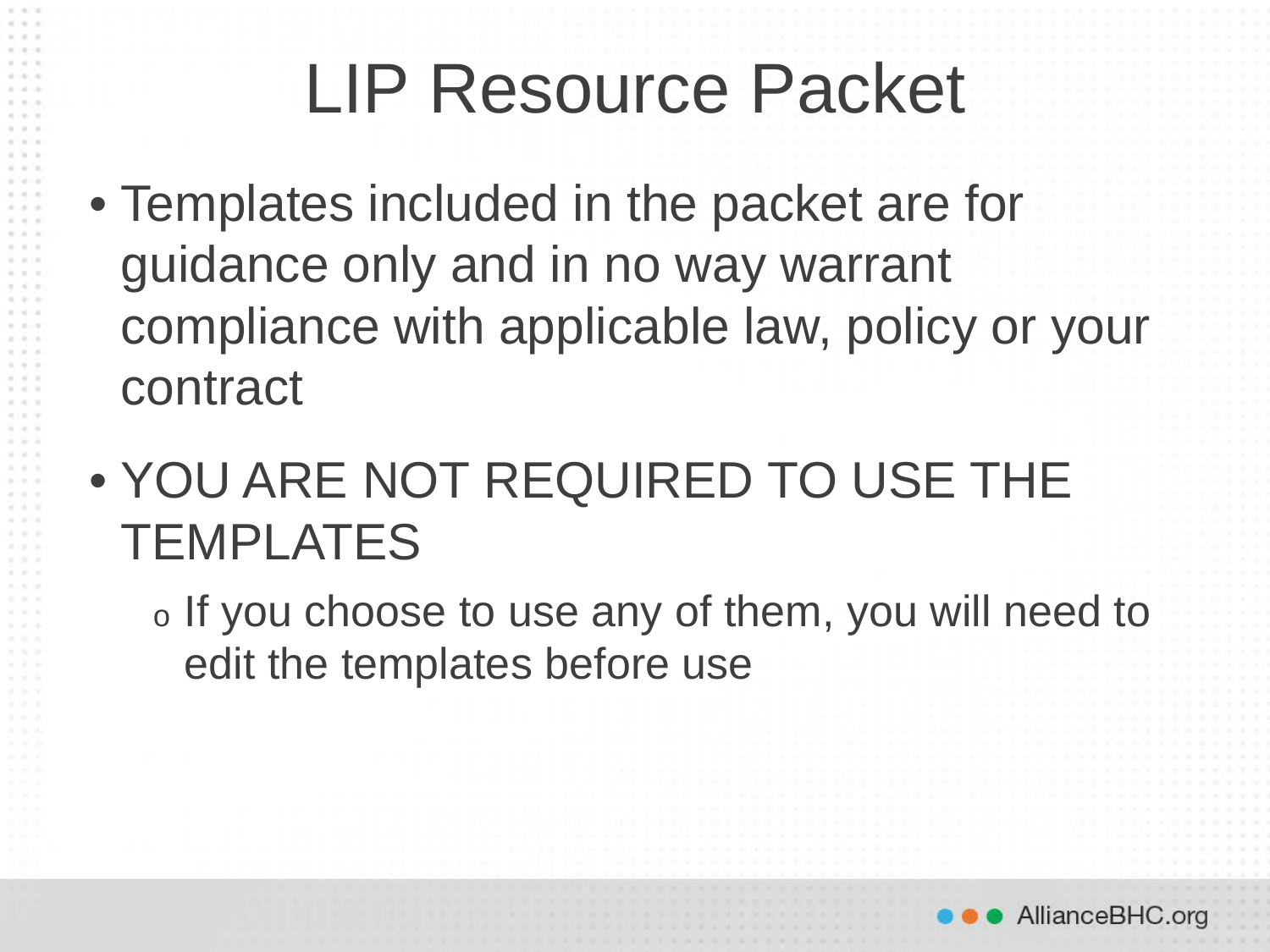### Using the LIP Resource Packet

- Packet provides links to resources as well as sample forms and other information
- All forms need to be adapted to reflect the nuances of your practice
- We have provided prompts in red text throughout this packet where you will add your provider information and processes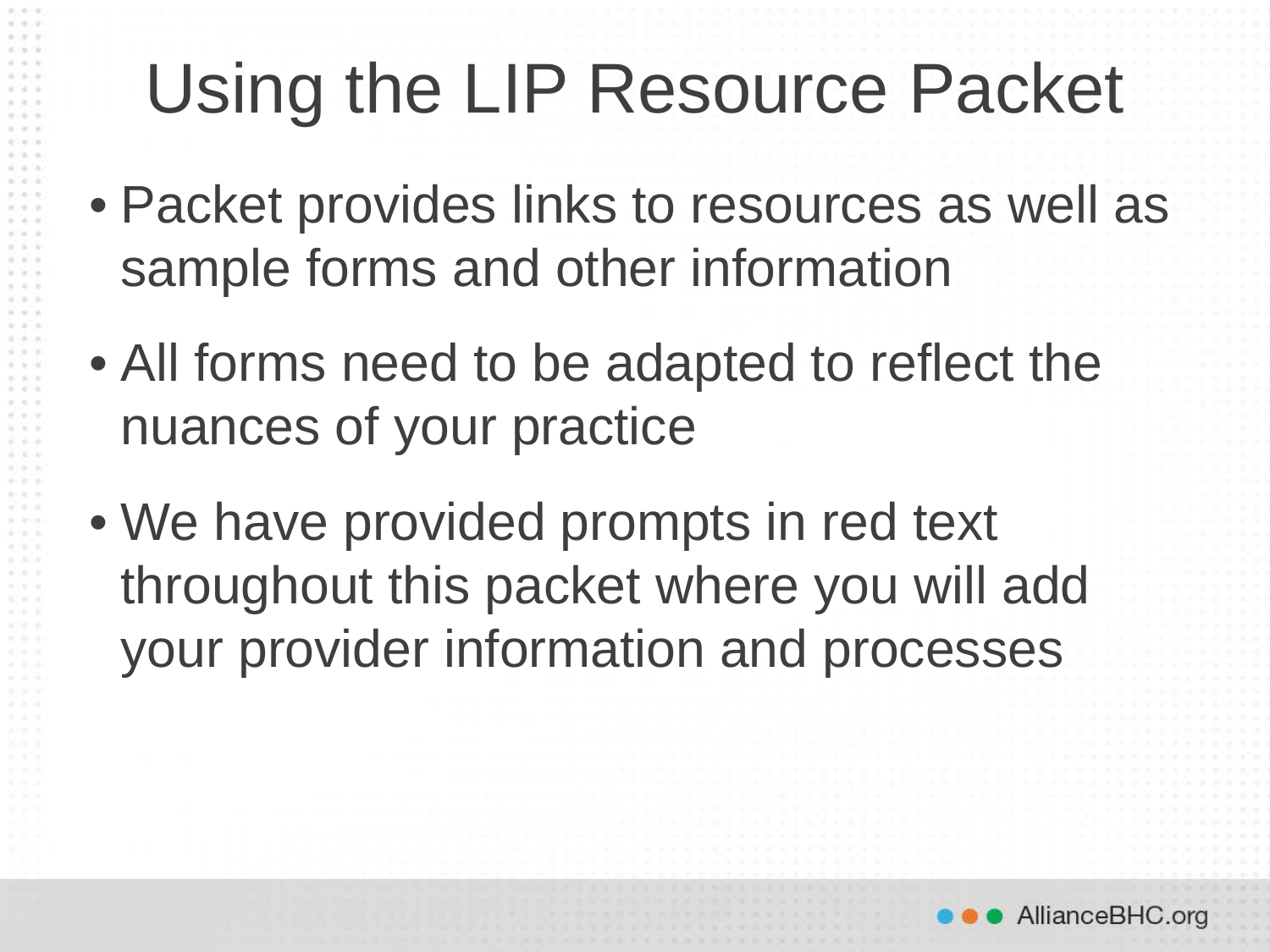### Using the LIP Resource Packet

- Guidance notes throughout the packet to help you
	- <sup>o</sup> Delete guidance notes during the editing process
	- <sup>o</sup> Square brackets in the body of the document indicate areas that require editorial attention
	- <sup>o</sup> By the end of the editing process there should be no square brackets in the body of the document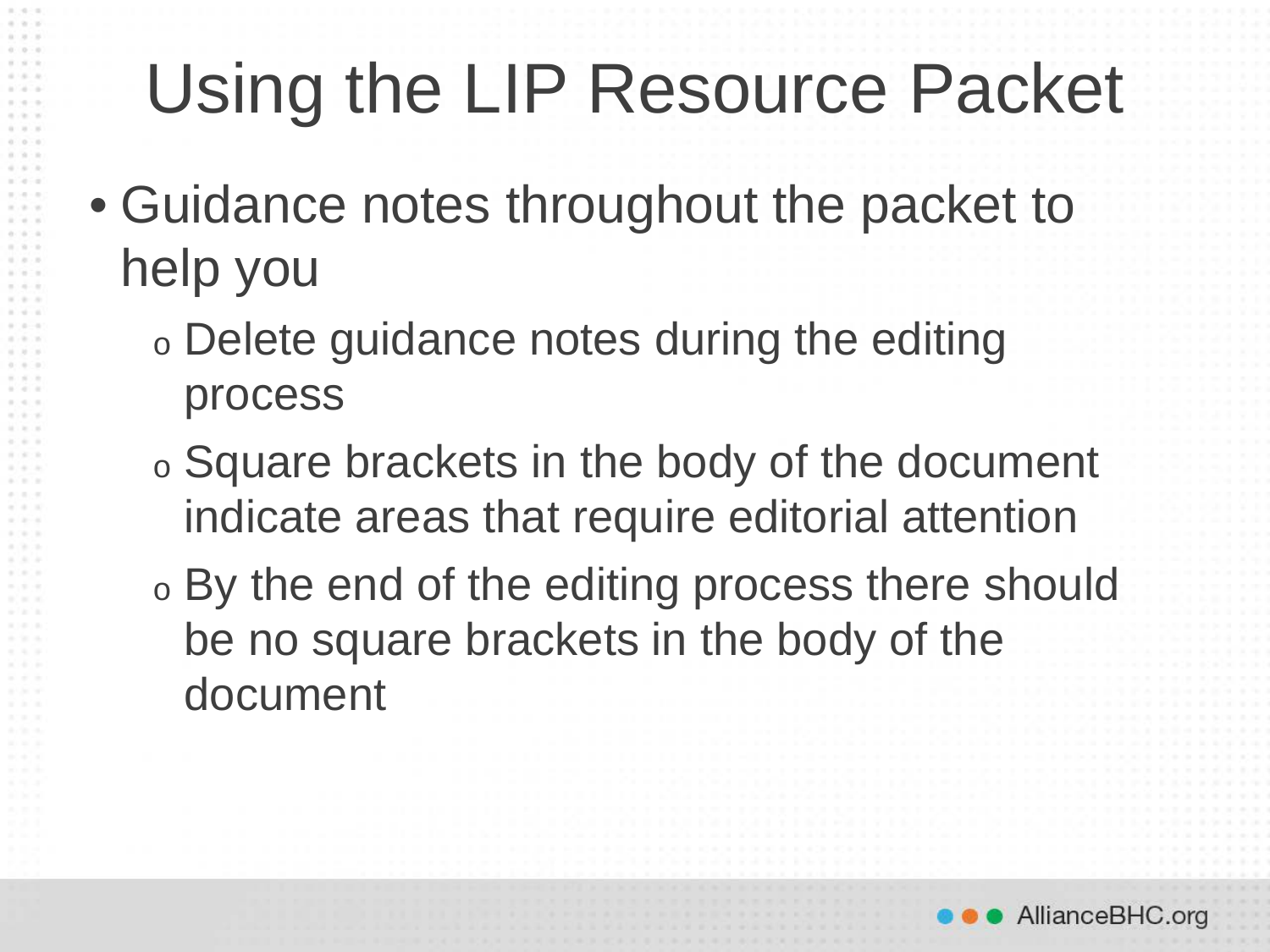#### Consumer Rights

**Practice Letterhead** 

 $0.101 - 0.01$ 

**ALC UNITED** 

ALC ALC A

Date of Birth:

Medical Record #

#### **Consumer Rights**

When you receive services through [Practice name], you have certain rights. This handout will tell you about those rights and what to do if you have problems or questions.

#### Your rights are guaranteed by law.

**Consumer Name:** 

**Medicaid Number** 

Unless you have been declared incompetent by a court, you have the same basic civil rights and remedies as other citizens, including the right to buy or sell property, sign a contract, register and vote, sue others who have wronged you, and marry or get a divorce. You also have other rights guaranteed by North Carolina General Statutes 122C, Article 3, including the right to dignity, privacy, humane care, and freedom from physical punishment, abuse, neglect, and exploitation. It is the responsibility of the person program that you are receiving services from to provide you or your legally responsible person a written summary of your rights within your first three visits to the agency (or your first 72 hours if you are in a 24-hour facility).

#### You have the right to a treatment plan.

A written treatment plan, based on your individual needs, must be implemented within 15 calendar days of admission. You have the right to treatment in the most normal, ageappropriate and least restrictive environment possible. You have the right to take part in the development and periodic review of this plan. You are entitled to review your treatment plan and to understand how to obtain a copy of it from your therapist or the Medical Records Department. [Practice needs to describe their process.]

#### You have the right to be informed about medications.

You have the right to have medication administered in accordance with accepted medical standards and upon the order of a physician. When medication is needed, you have the right to receive it in the lowest possible therapeutic dose. You cannot be treated with experimental drugs or procedures without your written permission and without being informed of the risks, benefits and alternatives. You may refuse to take medication; however, you will be informed of the risks of doing this. Medication cannot be used for punishment, discipline or staff convenience. [Practice needs to describe their process.]

#### You have the right to refuse treatment.

Before you agree to your plan, you will be informed of the benefits or risk involved in the services you will receive. You have the right to consent to treatment and may withdraw your consent at any time. You have the right to refuse treatment as described in the statute without threat or termination of services except as outlined in the statute. If you have asked to receive services, you always have a right to agree to or refuse any specific treatment. The only time you can be treated without your consent is in an emergency situation, or when it has been court-ordered, or if you are a minor and your parents have given permission. A minor may seek and receive periodic services from a physician without parental consent for the prevention, diagnosis and treatment of  $(1)$  venereal disease and other diseases reportable under G.S. 130A-135, (2) pregnancy, (3) abuse of controlled substances or alcohol, and (4) emotional disturbance. [Practice needs to describe their process.]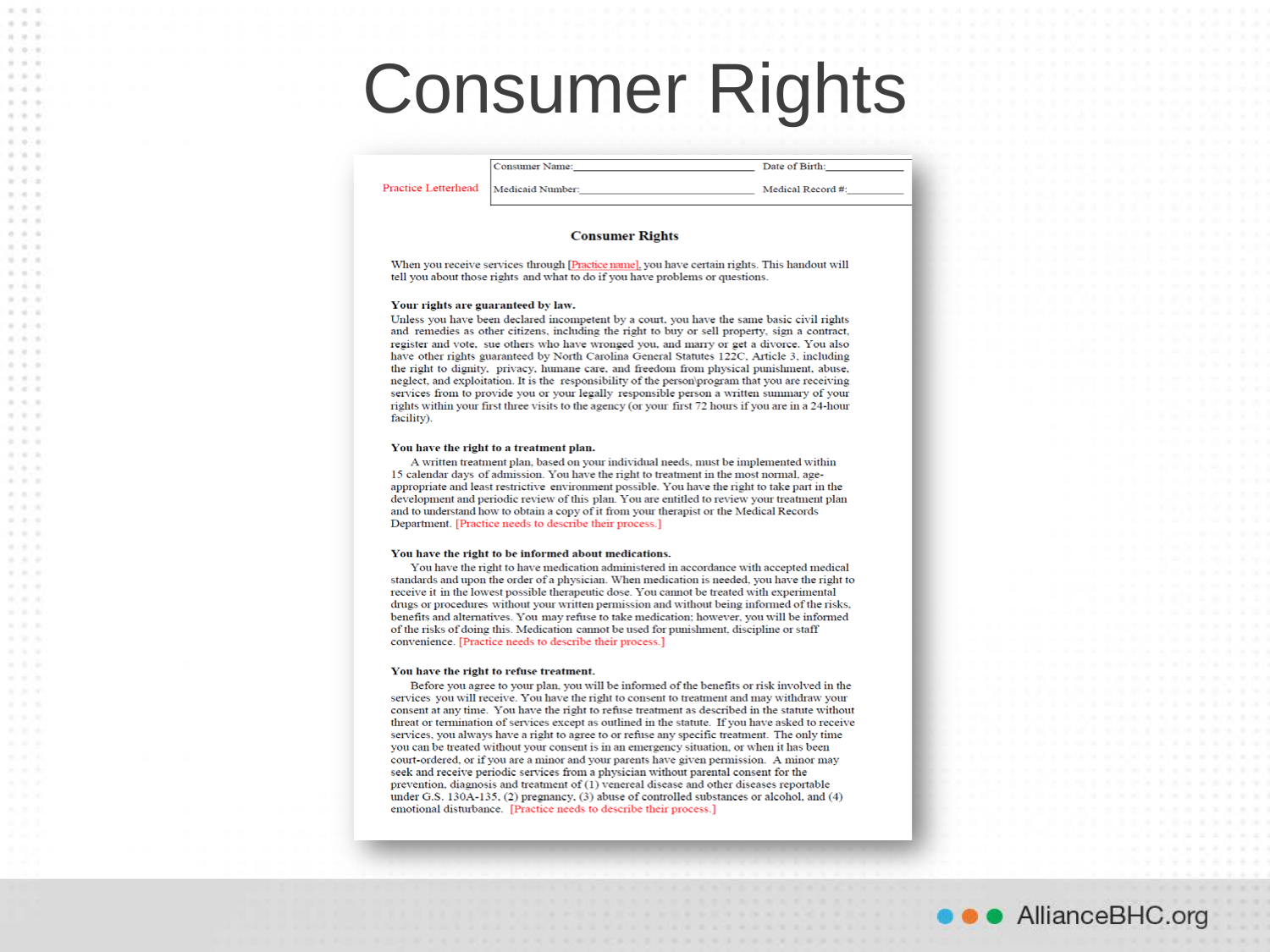## In Closing

- Packet can be found on the Alliance website under the "For Providers" tab [www.alliancebhc.org/guidance-resources](http://www.alliancebhc.org/guidance-resources-licensed-independent-practitioners-lips)licensed-independent-practitioners-lips
- Seek professional legal advice if you have doubts about editing or using the LIP Packet